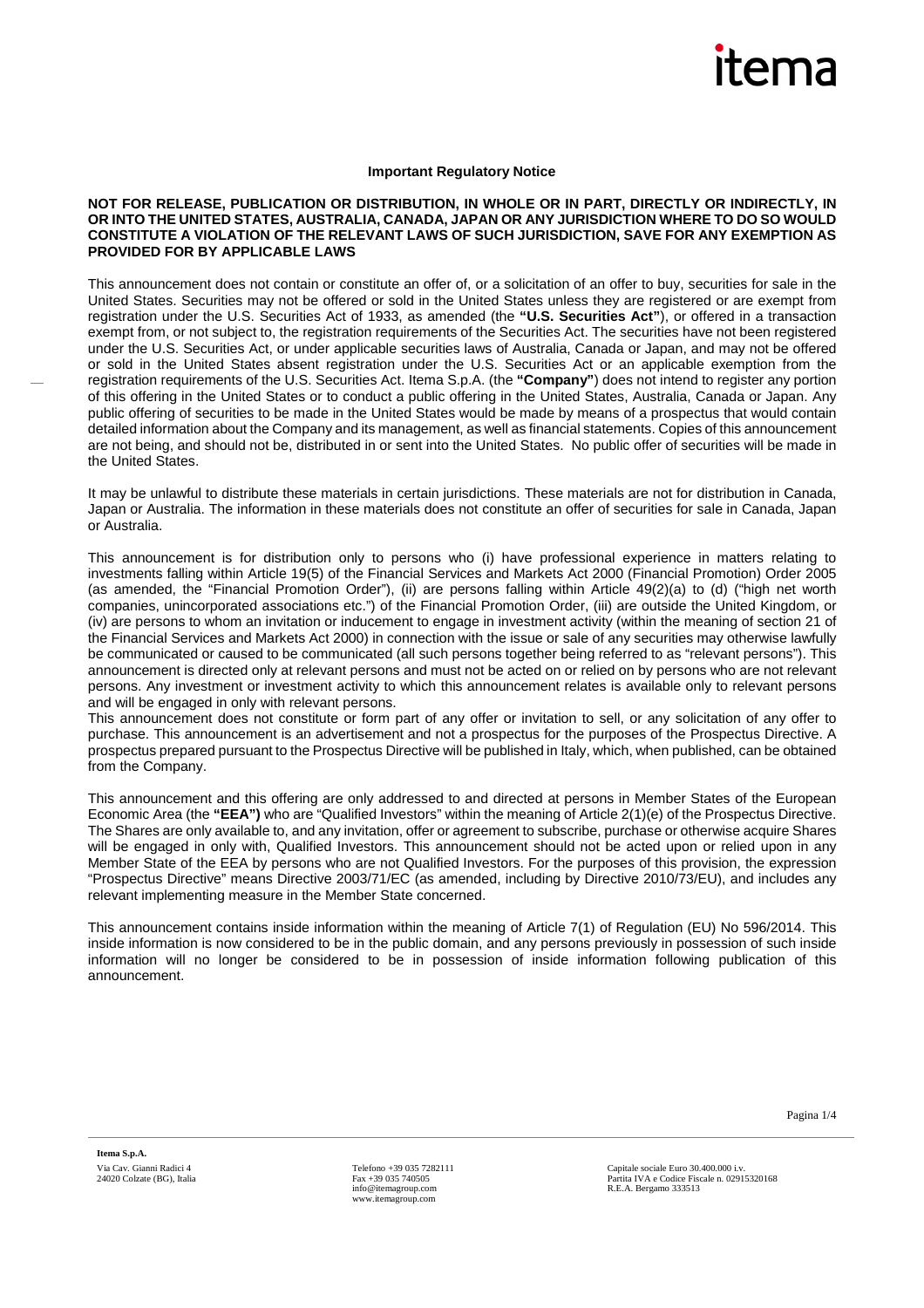# itema

#### **Information to Distributors**

Solely for the purposes of the product governance requirements contained within: (a) EU Directive 2014/65/EU on markets in financial instruments, as amended **("MiFID II"**); (b) Articles 9 and 10 of Commission Delegated Directive (EU) 2017/593 supplementing MiFID II; and (c) local implementing measures (together, the **"MiFID II Product Governance Requirements"**), and disclaiming all and any liability, whether arising in tort, contract or otherwise, which any "manufacturer" (for the purposes of the MiFID II Product Governance Requirements) may otherwise have with respect thereto, the shares of the Company (the **"Shares"**) have been subject to a product approval process, which has determined that such Shares are: (i) compatible with an end target market of retail investors and investors who meet the criteria of professional clients and eligible counterparties, each as defined in MiFID II; and (ii) eligible for distribution through all distribution channels as are permitted by MiFID II (the **"Target Market Assessment"**). Notwithstanding the Target Market Assessment, distributors should note that: the price of the Shares may decline and investors could lose all or part of their investment; the Shares offer no guaranteed income and no capital protection; and an investment in the Shares is compatible only with investors who do not need a guaranteed income or capital protection, who (either alone or in conjunction with an appropriate financial or other adviser) are capable of evaluating the merits and risks of such an investment and who have sufficient resources to be able to bear any losses that may result therefrom. The Target Market Assessment is without prejudice to the requirements of any contractual, legal or regulatory selling restrictions in relation to the offering. Furthermore, it is noted that, notwithstanding the Target Market Assessment, the Joint Global Coordinators will only procure investors who meet the criteria of professional clients and eligible counterparties.

For the avoidance of doubt, the Target Market Assessment does not constitute: (a) an assessment of suitability or appropriateness for the purposes of MiFID II; or (b) a recommendation to any investor or group of investors to invest in, or purchase, or take any other action whatsoever with respect to the Shares.

Each distributor is responsible for undertaking its own target market assessment in respect of the Shares and determining appropriate distribution channels.

No representation or warranty, express or implied, is made by Banca IMI S.p.A., Credit Suisse Securities (Europe) Limited, and Banca Akros S.p.A. (the **"Managers"**), or any of their respective affiliates, or any of their or their affiliates' respective directors, officers, employees, advisers or agents as to the accuracy or completeness or verification of the information contained in this announcement, and nothing contained herein is, or shall be relied upon as, a promise or representation by the Managers in this respect, whether as to the past or future. None of the Managers assumes any responsibility for its accuracy, completeness or verification and accordingly the Managers disclaim, to the fullest extent permitted by applicable law, any and all liability whether arising in tort, contract or otherwise which they might otherwise be found to have in respect of this announcement or any such statement.

The Managers are each acting exclusively for the Company and the shareholders selling Shares in the transaction referred to in this announcement and for no-one else in connection with any transaction mentioned in this announcement and will not regard any other person (whether or not a recipient of this announcement) as a client in relation to any such transaction and will not be responsible to any other person for providing the protections afforded to their respective clients, or for advising any such person on the contents of this announcement or in connection with any transaction referred to in this announcement. In connection with the transaction referred to in this announcement, the Managers will receive a fee from the Company and such selling shareholders for the services provided by them. Key inputs on the fee depend on the size and price of the offering. The contents of this announcement have not been verified by the Managers.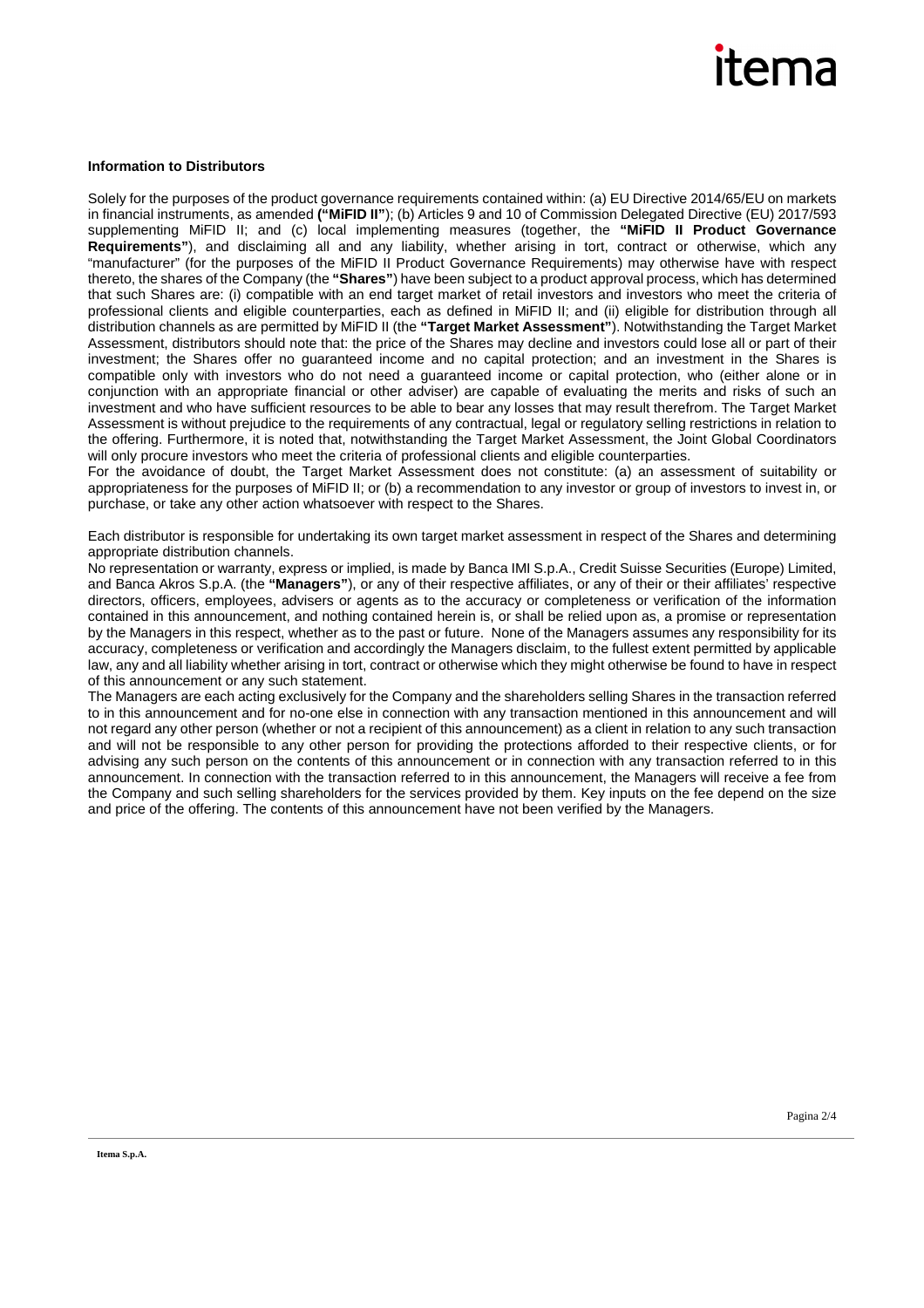

## **PRESS RELEASE**

## **ITEMA S.p.A .: CONSOB AUTHORIZES THE PUBLICATION OF THE PROSPECTUS AND RELEASES THE NULLA OSTA TO THE LISTING ON THE MERCATO TELEMATICO AZIONARIO**

Colzate (BG), 24 April 2018 - Itema S.p.A. ("**Itema**" or the "**Company**"), Società Elettrica Radici S.p.A. and TAM S.r.l. ("**Sellers Shareholders**") announce that today the National Commission for Companies and the Stock Exchange ("**Consob**") has approved the registration document, the securities note and the summary note (jointly, the "**Prospectus**") concerning the offer ("**Offer**") and the admission to listing on the Mercato Telematico Azionario organized and managed by Borsa Italiana S.p.A. ("**MTA**") of ordinary shares of Itema ("**Shares**").

Consob's approval follows the decision issued by Borsa Italiana S.p.A. on April 23, 2018 by means of which it approved the admission to listing of the Shares on the MTA.

The Offer includes a maximum of 27,250,000 Shares to be offered through a private placement reserved exclusively to qualified investors ("**Institutional Placement**") in Italy and foreign institutional investors pursuant to Regulation S of the United States Securities Act of 1933, as subsequently amended, with the exclusion of the United States, Australia, Canada and Japan and any other country in which the offer of financial instruments is not permitted without the authorization of the relevant activities, except pursuant an exemption as provided by applicable laws.

The Shares will be listed on the MTA -Mercato Telematico Azionario organized and managed by Borsa Italiana S.p.A. and, subject to meeting the relevant requirements, on the STAR segment.

The Institutional Placement will be made on the basis of an offer document in English ("**Offering Circular**"), containing data and information consistent with those provided in the Prospectus. The Selling Shareholders have granted the joint global coordinators, on behalf of the several institutional managers, an option to borrow up to additional 3,815,000 Shares, equal to 14% of the Shares in the Offering, for the purpose of over-allotments (''**Over-Allotment Option**'') in the Offering. The joint global coordinators may exercise the Over-Allotment Option, in full or in part, within 30 days from the listing date and place the Shares borrowed within the Institutional Placement.

The Selling Shareholders also granted the joint global coordinators, on behalf of the several institutional managers, an option for the purchase, at the offer price, of up to 3,815,000 Shares, equal to 14% of the Shares in the Offer ("**Greenshoe Option**"), which may be exercised, in full or in part, within 30 days from the listing of the Shares on the MTA using (i) the Shares arising from the exercise of the Greenshoe Option and / or (ii) any Shares purchased as part of the stabilization activities.

The Institutional Placement, currently underway, shall terminate on May 3, 2018, except for extension or early closure.

The Prospectus, filed with CONSOB, will be available according to applicable law at the registered office of Itema in Colzate, via Cavalier Gianni Radici 4, as well as on the website of the Company and Borsa Italiana. The notice of publication of the Prospectus will be published in [a] national newspaper.

Pagina 3/4

**Itema S.p.A.**